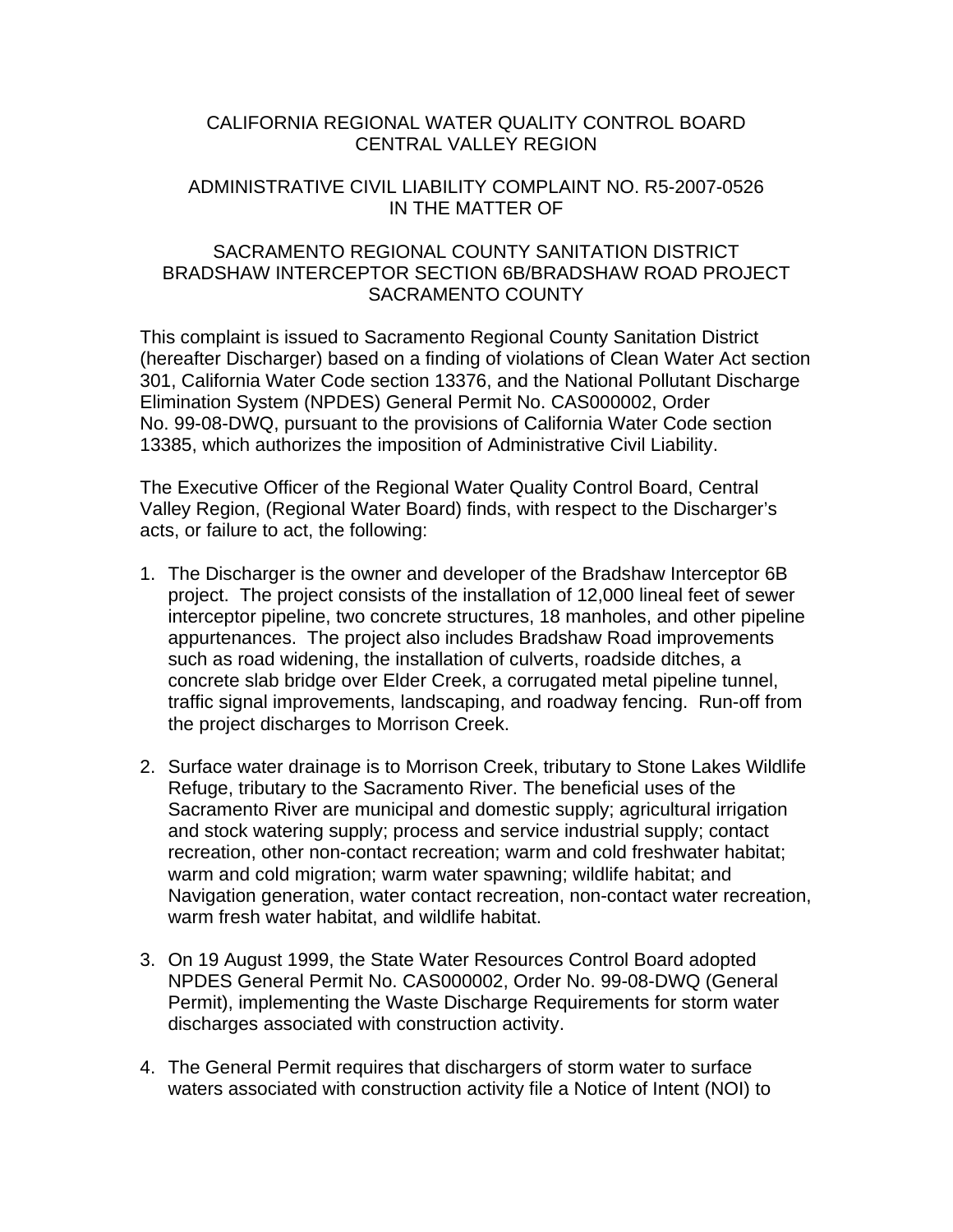obtain coverage under the General Permit and to use best available technology economically achievable (BAT) and best conventional control technology (BCT) to reduce storm water pollution.

- 5. The Clean Water Act and California Water Code require that dischargers obtain coverage under the General Permit prior to commencement of construction activities. The Discharger obtained coverage under the General Permit and was assigned WDID No. 5S05C325110 on 11 January 2005.
- 6. The Discharger is alleged to have violated provisions of law for which the Regional Water Board may impose liability under California Water Code section 13385(c)(2).
- 7. General Order No. 99-08-DWQ states, in part, the following:

"A. DISCHARGE PROHIBITIONS:

\*\*\*\*\*\*\*\*

3. Storm water discharges shall not cause or threaten to cause pollution, contamination, or nuisance.

\*\*\*\*\*\*\*\*

\*\*\*\*\*\*\*\*

"C. SPECIAL PROVISIONS FOR CONSTRUCTION ACTIVITY:

2. All dischargers shall develop and implement a SWPPP in accordance with Section A: Storm Water Pollution Prevention Plan. The Discharger shall implement controls to reduce pollutants in storm water discharges from their construction sites to the BAT/BCT performance standard.

Section 301 of the Clean Water Act and Section 13376 of the California Water Code prohibit the discharge of pollutants to surface waters except in compliance with an NPDES permit.

\*\*\*\*\*\*\*\*

- 8. The Discharger is alleged to have violated Discharge Prohibition A.3 and Special Provisions C.2 of the General Permit. These violations were caused by the Discharger's failure to implement an effective combination of sediment and erosion control Best Management Practices (BMPs).
- 9. Pursuant to California Water Code section 13385 (a)(2), civil liability may be imposed for the following violations:
	- a) On 30 November 2006, Regional Water Board staff inspected the Bradshaw Interceptor Section 6B construction site. The inspection,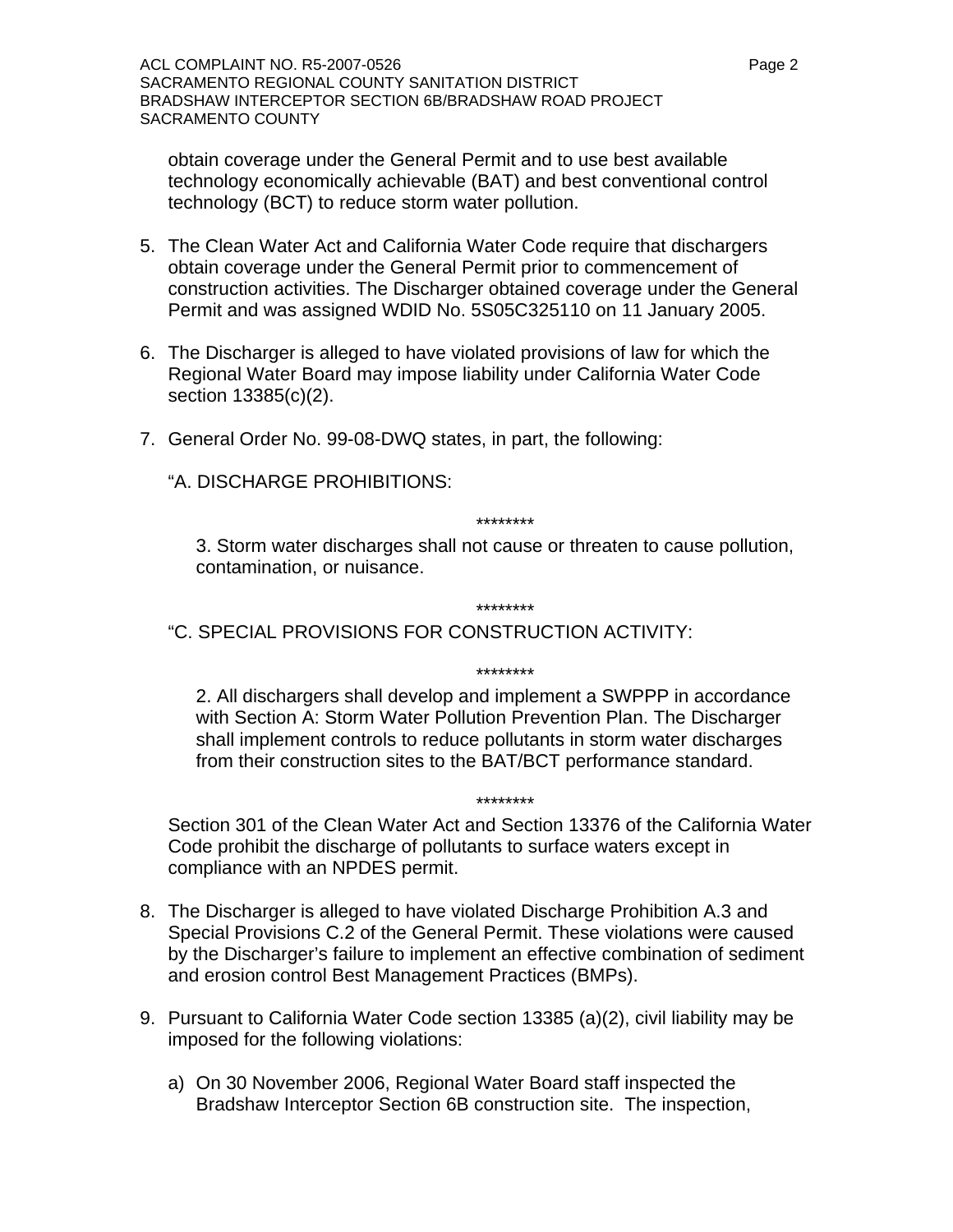initiated in response to an anonymous citizen complaint, was conducted to evaluate compliance with the General Permit. During the inspection, staff observed areas of the site, which lacked an effective combination of erosion and sediment controls.

- b) On 7 and 8 December 2006, the Discharger's contractor applied approximately 600 gallons of Earthbind©, a chemical soil stabilizer, to the already saturated soil on-site.
- c) On 11 December 2006, Water Board staff returned to the site and conducted aerial and ground inspections. Staff again found that the site lacked an effective combination of erosion and sediment controls, and observed the discharge of turbid stormwater to a drainage ditch owned by California Department of Transportation. The turbid run-off drained to a Sacramento County drainage ditch, then discharged to Morrison Creek. Water samples were analyzed for turbidity, which reached 1800 NTU.
- d) Department of Fish and Game (DFG) staff has reviewed the case file and determined that aquatic life in the stream was subjected to multiple pollutant events that involved the discharge of highly turbid flows containing suspended sediment. Earthbind, which is a possibly toxic material, may also have been discharged. DFG staff determined that the discharge was deleterious to aquatic life in waters of the state.
- 10. On 13 December 2006, a Notice of Violation (NOV) was issued to the Discharger for violations of the General Permit.
- 12. As discussed above, the Discharger failed to implement BMPs to reduce pollutants in storm water discharges from its construction site to the BAT/BCT performance standard, resulting in the discharge of sediment-laden storm water into nearby surface waters.
- 13. Section 13385 of the California Water Code states, in part:

*"(a) Any person who violates any of the following shall be liable civilly in accordance with this section:* 

- *(1) Section 13375 or 13376*
- *(2) Any waste discharge requirements or dredged or fill material permit.*

*\*\*\*\*\*\*\*\**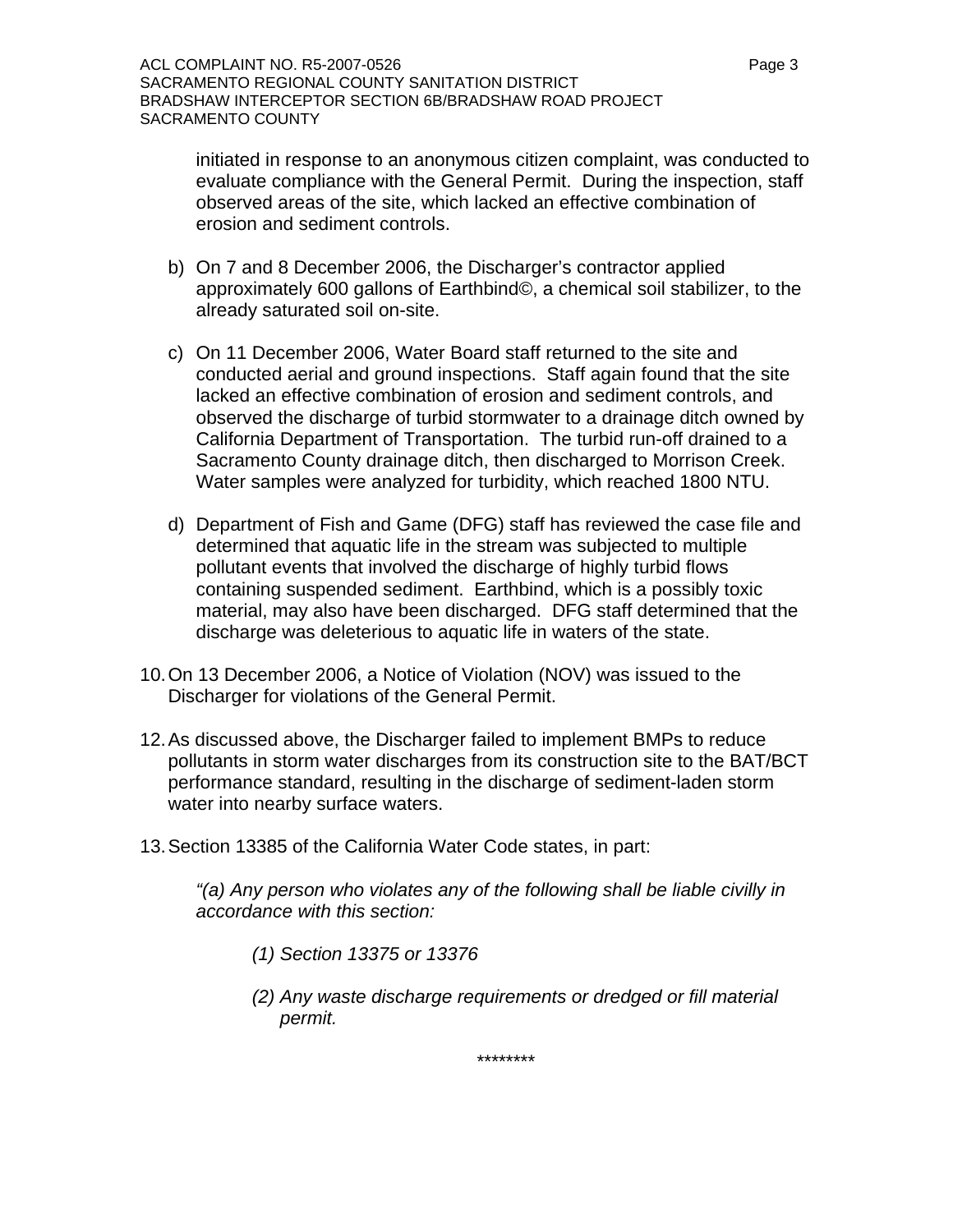*(5) Any requirements of Sections 301, 302, 306, 307, 308, 318, 401, or 405 of the Clean Water Act, as amended."* 

*"(c) Civil liability may be imposed administratively by the State Board or a Regional Board pursuant to Article 2.5 (commencing with Section 13323) of Chapter 5 in an amount not to exceed the sum of both of the following:* 

*\*\*\*\*\*\*\*\** 

- *(1) Ten thousand dollars (\$10,000) for each day in which the violation occurs.*
- *(2) Where there is discharge, any portion of which is not susceptible to cleanup or is not cleaned up, and the volume discharged but not cleaned up exceeds 1,000 gallons, an additional liability not to exceed ten dollars (\$10) multiplied by the number of gallons by which the volume discharged but not cleaned up exceeds 1,000 gallons."*

*"(e) In determining the amount of liability imposed under this section, the regional board, the state board, or the superior court, as the case may be, shall take into account the nature, circumstances, extent, and gravity of the violation or violations, whether the discharge is susceptible to cleanup or abatement, the degree of toxicity of the discharge, and, with respect to the violator, the ability to pay, the effect on its ability to continue its business, any voluntary cleanup efforts undertaken, any prior history of violations, the degree of culpability, economic benefits or savings, if any, resulting from the violation, and other matters that justice may require. At a minimum, liability shall be assessed at a level that recovers the economic benefits, if any, derived from the acts that constitute the violation."* 

*\*\*\*\*\*\*\*\** 

- 14. Pursuant to California Water Code section 13385(c), the Discharger has a maximum civil liability of \$9,120,000. The maximum liability is based on twelve (12) days of violation and the number of gallons discharged from the site. The days of violation were 30 November 2006 to 11 December 2006. The gallons discharged from the site were calculated using the Rational Method.
- 15. The Discharger saved approximately \$83,700 by not implementing adequate erosion and sediment control BMPs. Based on a survey of consultants, approximately \$2000 to \$6000 per acre is needed to provide the minimum erosion and sediment control measures for construction sites depending on the slope and soil type. According to the USDA Soil Survey for Sacramento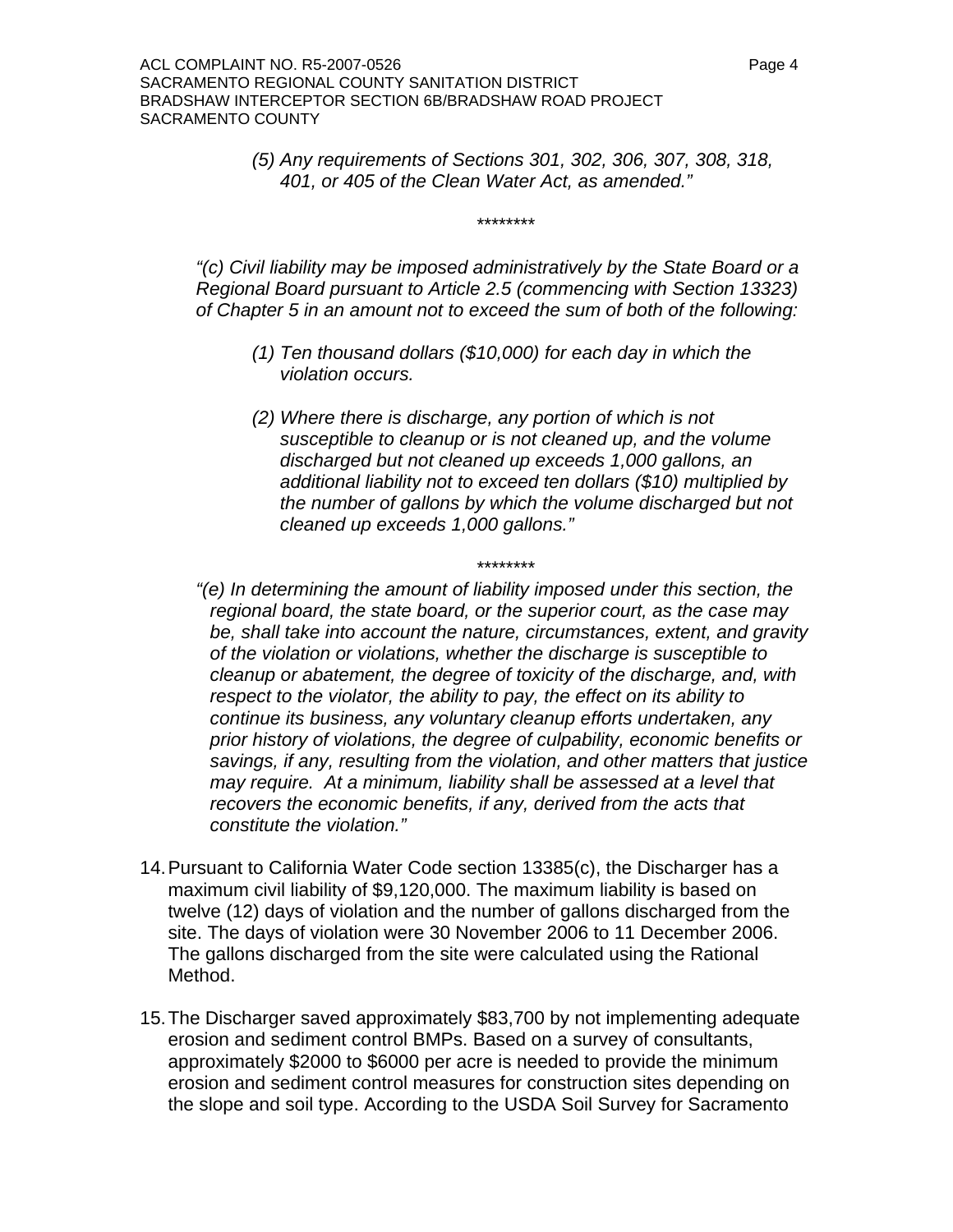ACL COMPLAINT NO. R5-2007-0526 Page 5 SACRAMENTO REGIONAL COUNTY SANITATION DISTRICT BRADSHAW INTERCEPTOR SECTION 6B/BRADSHAW ROAD PROJECT SACRAMENTO COUNTY

County, the soil in the area of the construction is known to be claypan of yellowish red clay loam. These soils stay in suspension in the water column for extended periods of time. Therefore, soil stabilization was required to reduce erosion. The BMPs installed on-site were not adequate. The cost of installing and maintaining an effective combination of erosion and sediment control BMPs at this site was estimated to be \$5,000 per acre. Regional Water Board staff estimated that erosion and sediment control was necessary on 27 acres. The Discharger's consultants stated that they spent \$100,000 on SWPPP compliance for the entire project of approximately 53 acres of disturbed area. Therefore, the Discharger spent approximately \$1900 per acre or saved about \$3100 per acre on necessary BMPs. The economic saving was obtained by multiplying 27 acres by \$3100 per acre and subtracting the amount spent by the Discharger.

- 16. Regional Water Board staff spent a total of 100 hours investigating this incident and preparing this Complaint. The total cost for staff time is \$8000 based on a rate of \$80 per hour.
- 17. Issuance of this Administrative Civil Liability Complaint to enforce California Water Code Division 7, Chapter 5.5 is exempt from the provisions of the California Environmental Quality Act (Public Resources Code section 21000, et. seq.), in accordance with Title 14 California Code of Regulations, Enforcement Actions by Regulatory Agencies, section 15321(a)(2).

## **SACRAMENTO REGIONAL COUNTY SANITATION DISTRICT** is hereby given notice

- 1. The Executive Officer of the Regional Water Board proposes that the Discharger be assessed an Administrative Civil Liability in the amount of **\$250,000,** which includes \$8000 in staff cost and \$83,700 to recover the economic benefit derived from the acts that constitute the violations. The amount of the proposed liability is based on a review of the factors cited in Water Code section 13385 and the State Water Resources Control Board's Water Quality Enforcement Policy.
- 2. A hearing on this matter will be scheduled for the 6 and 7 December 2007 Regional Water Board meeting unless the Discharger agrees to waive the hearing and pay the proposed civil liability in full.
- 3. If a hearing in this matter is held, the Regional Water Board will consider whether to affirm, reject or modify the proposed Administrative Civil Liability, or whether to refer the matter to the Attorney General for recovery of judicial civil liability.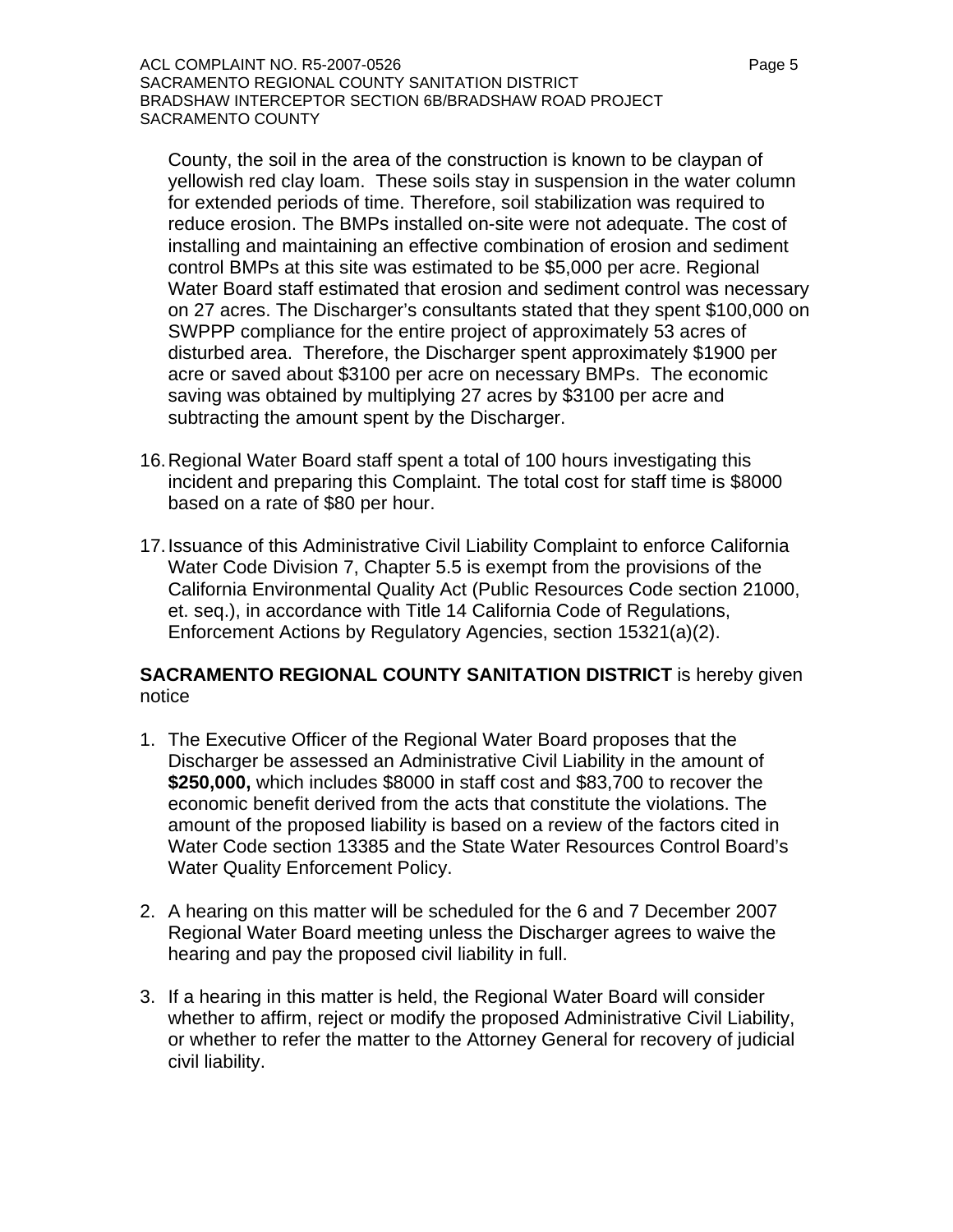ACL COMPLAINT NO. R5-2007-0526 Page 6 SACRAMENTO REGIONAL COUNTY SANITATION DISTRICT BRADSHAW INTERCEPTOR SECTION 6B/BRADSHAW ROAD PROJECT SACRAMENTO COUNTY

4. The Discharger may waive the right to a hearing. If you wish to waive the hearing, you must **within 30 days of this complaint**, sign and return the waiver to the Regional Water Board's office with a check in the amount of the civil liability made payable to the "State Water Pollution Cleanup and Abatement Account. " Any waiver will not be effective until 30 days from the date of this complaint to allow interested persons to comment on this action.

> \_\_\_\_\_\_\_\_\_\_\_\_\_\_\_\_\_\_\_\_\_\_\_\_\_\_\_\_\_\_\_\_\_\_ PAMELA C. CREEDON, Executive Officer

> > \_\_\_\_\_\_\_\_\_\_4 October 2007 \_\_\_\_\_\_\_\_\_\_

Date